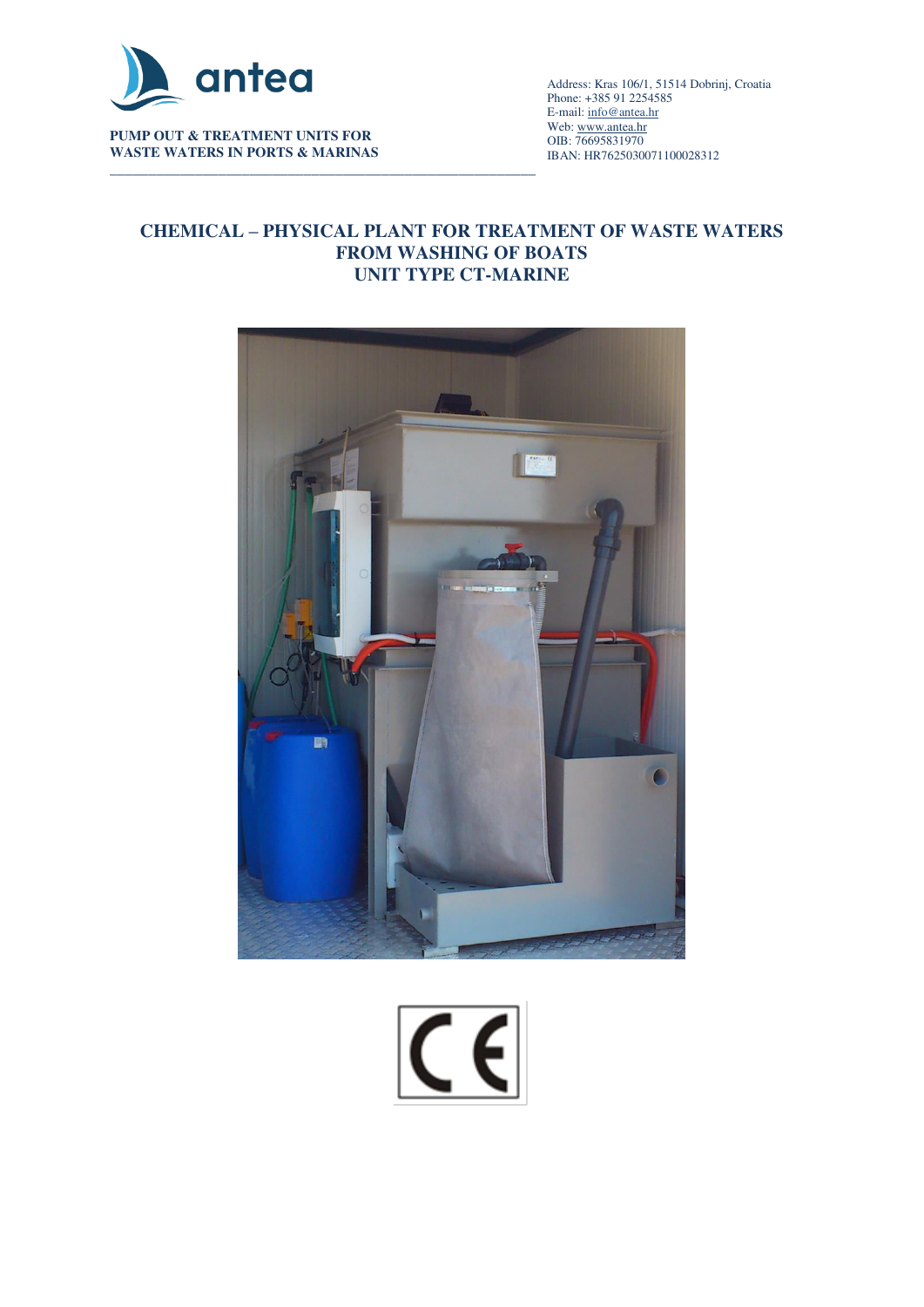

**WASTE WATERS IN PORTS & MARINAS** 

### 1. GENERAL DESCRIPTION OF THE SYSTEM

The unit is composed by a Chemical-Physical system (our model CT-MARINE). The unit is designed to treat a maximum waste water flowrate of 500 lt/h. We can also supply units with capacity of 1,2,4 m3/h.

The wastewater to be treated will be extracted from the careenage waste water collection pit by means of a submersible centrifugal pump which will discharge waste water into the PEHD tank capacity 300 lit. that is part of the unit.

Feed pump will suply the unit with waste water.

Level switches installed in PEHD tank controls the local panel to start/stop automatically the feed pump.

### 2. DETAILED DESCRIPTION

The chemical-physical section is composed of three compartments. In the first compartment pH of waste water is adjusted and chemicals are added (Caustic soda 20% for pH adjustment, PAC 18%), in the second compartment flocs growth occurs (flocculation) and in the third compartment sedimentation of sludge occurs.

In the second compartment, flocks are kept in agitation by a slow speed electric stirrer to allow the flocs dimensions growth (to decrease the settling time). The slow speed of the stirrer also allows that formed flocs are not broken due to agitation.

In the third compartment flocks sedimentation occurs and settled flocks (sludge) are collected in the bottom.

Sludge accumulated in the bottom of the sedimentation compartment shall be periodically extracted opening the manual sludge valve foreseen on the sedimentation compartment.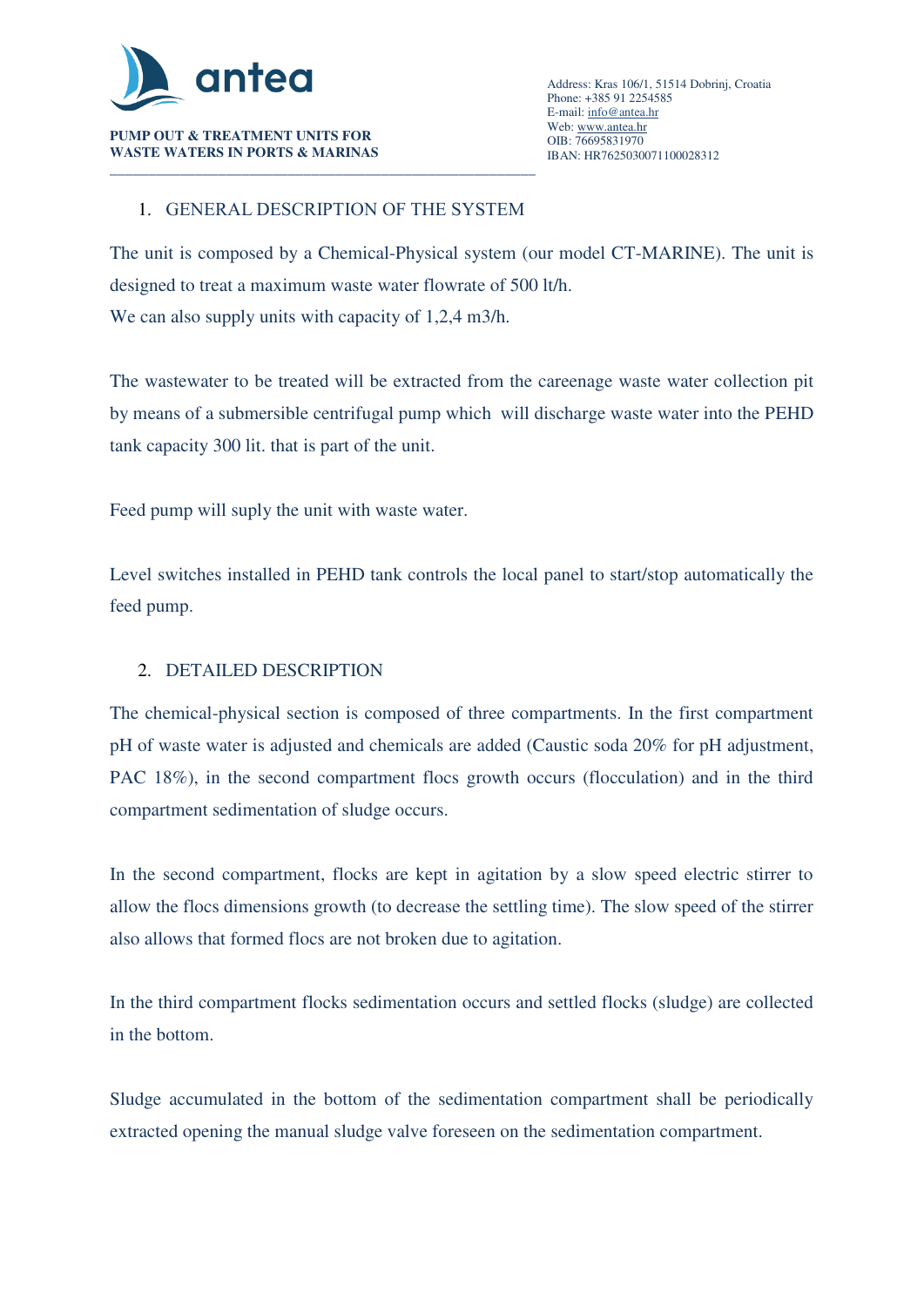

**WASTE WATERS IN PORTS & MARINAS** 

Extracted sludge flows to a dehydration unit composed by a sludge drying bag installed inside a steel cabinet supplied with the package.

Solids contained in the wet sludge are retained by the bag while water flows through the bag and is discharged by gravity through a discharge nozzle. Such water shall be routed back to the waste water pit.

Once the bag is full of dry sludge, it shall be replaced with a new one. The exhausted bag shall be stored at a low humidity room so to allow the complete dehydration to reduce further the volume and therefore the final disposal cost. The bags disposal shall be done by authorized companies according to local regulations.

Treated water before discharging goes through zeolite and active coal filter for final treatment.

The chemicals used for the treatment are:

- Floculant
- PAC 18% solution
- Caustic soda 20% solution

Dosing of chemicals occurs by means of dosing pumps fabricated with materials suitable for the pumped fluids. Suction pipe of pumps is connected to the chemical drum.

Clarified water flows by gravity to a clarified water compartment and then to final treatment by zeolite and active coal filter. Then it is discharged by gravity to the plant outlet nozzle.

The unit is fully pre-assembled and fabricated in carbon steel internally and externally sandblasted and painted with products suitable for aggressive environment.

The unit is installed in small container with dimensions of 3,2 x 2,4 m.

# **Treated waste water can be discharged in public sewage or in surface waters (including sea).**